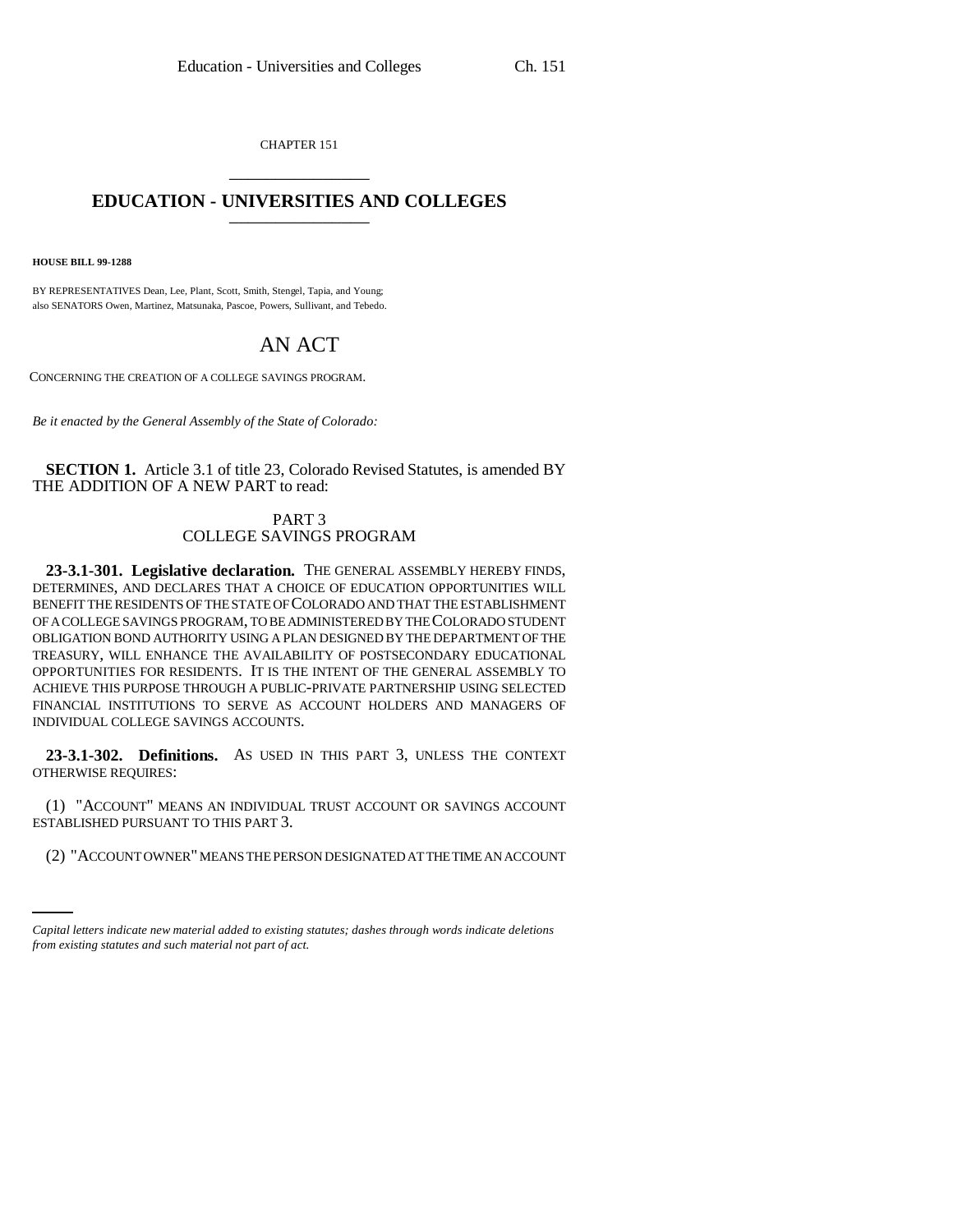IS OPENED AS HAVING THE RIGHT TO WITHDRAW MONEYS FROM THE ACCOUNT BEFORE THE ACCOUNT IS DISBURSED TO OR FOR THE BENEFIT OF THE DESIGNATED BENEFICIARY.

(3) "AUTHORITY" MEANS THE COLORADO STUDENT OBLIGATION BOND AUTHORITY CREATED PURSUANT TO SECTION 23-3.1-203.

(4) "DESIGNATED BENEFICIARY" OR "BENEFICIARY" MEANS, WITH RESPECT TO AN ACCOUNT, THE PERSON DESIGNATED AT THE TIME THE ACCOUNT IS OPENED, OR THE PERSON WHO REPLACES A DESIGNATED BENEFICIARY, AS THE PERSON WHOSE EDUCATION EXPENSES ARE EXPECTED TO BE PAID FROM THE ACCOUNT.

(5) "ELIGIBLE EDUCATION INSTITUTION" HAS THE SAME MEANING AS THAT TERM IS DEFINED IN 26 U.S.C. SEC. 135 (c) (3).

(6) "FINANCIAL INSTITUTION" MEANS ANY STATE BANK, STATE TRUST COMPANY, INDUSTRIAL BANK, SAVINGS AND LOAN ASSOCIATION, CREDIT UNION CHARTERED BY THE STATE OF COLORADO, NATIONAL BANK, BROKER-DEALER, MUTUAL FUND, INSURANCE COMPANY, OR OTHER SIMILAR FINANCIAL ENTITY QUALIFIED TO DO BUSINESS IN THE STATE OF COLORADO.

(7) "INTERNAL REVENUE CODE" MEANS THE FEDERAL "INTERNAL REVENUE CODE OF 1986", AS AMENDED.

(8) "MANAGER" MEANS A FINANCIAL INSTITUTION UNDER CONTRACT WITH THE AUTHORITY TO SERVE AS ADMINISTRATOR OF THE PROGRAM AND RECIPIENT OF CONTRIBUTIONS ON BEHALF OF THE PROGRAM.

(9) "MEMBER OF THE FAMILY" HAS THE SAME MEANING AS THAT TERM IS DEFINED IN 26 U.S.C. SEC. 529 (e) (2).

(10) "NONQUALIFIED WITHDRAWAL" MEANS A WITHDRAWAL FROM AN ACCOUNT OTHER THAN A QUALIFIED WITHDRAWAL, A WITHDRAWAL MADE AS THE RESULT OF THE DEATH OR DISABILITY OF THE DESIGNATED BENEFICIARY OF AN ACCOUNT, A WITHDRAWAL MADE AS A RESULT OF THE BENEFICIARY'S RECEIPT OF A SCHOLARSHIP, OR A ROLLOVER OR CHANGE OF DESIGNATED BENEFICIARY.

(11) "PROGRAM" MEANS THE COLLEGE SAVINGS PROGRAM ESTABLISHED PURSUANT TO THIS PART 3.

(12) "QUALIFIED HIGHER EDUCATION EXPENSES" HAS THE SAME MEANING AS IS PROVIDED FOR THAT TERM IN 26 U.S.C. SEC. 529 (e) (3).

(13) "QUALIFIED WITHDRAWAL" MEANS A WITHDRAWAL FROM AN ACCOUNT TO PAY THE QUALIFIED HIGHER EDUCATION EXPENSES OF THE DESIGNATED BENEFICIARY OF THE ACCOUNT, A WITHDRAWAL MADE ON ACCOUNT OF THE DEATH OR DISABILITY OF THE DESIGNATED BENEFICIARY, OR A WITHDRAWAL MADE ON ACCOUNT OF A SCHOLARSHIP, BUT ONLY IF THE WITHDRAWAL IS MADE IN ACCORDANCE WITH THIS PART 3.

**23-3.1-303. Department - purpose - powers - duties.** (1) IN ADDITION TO ANY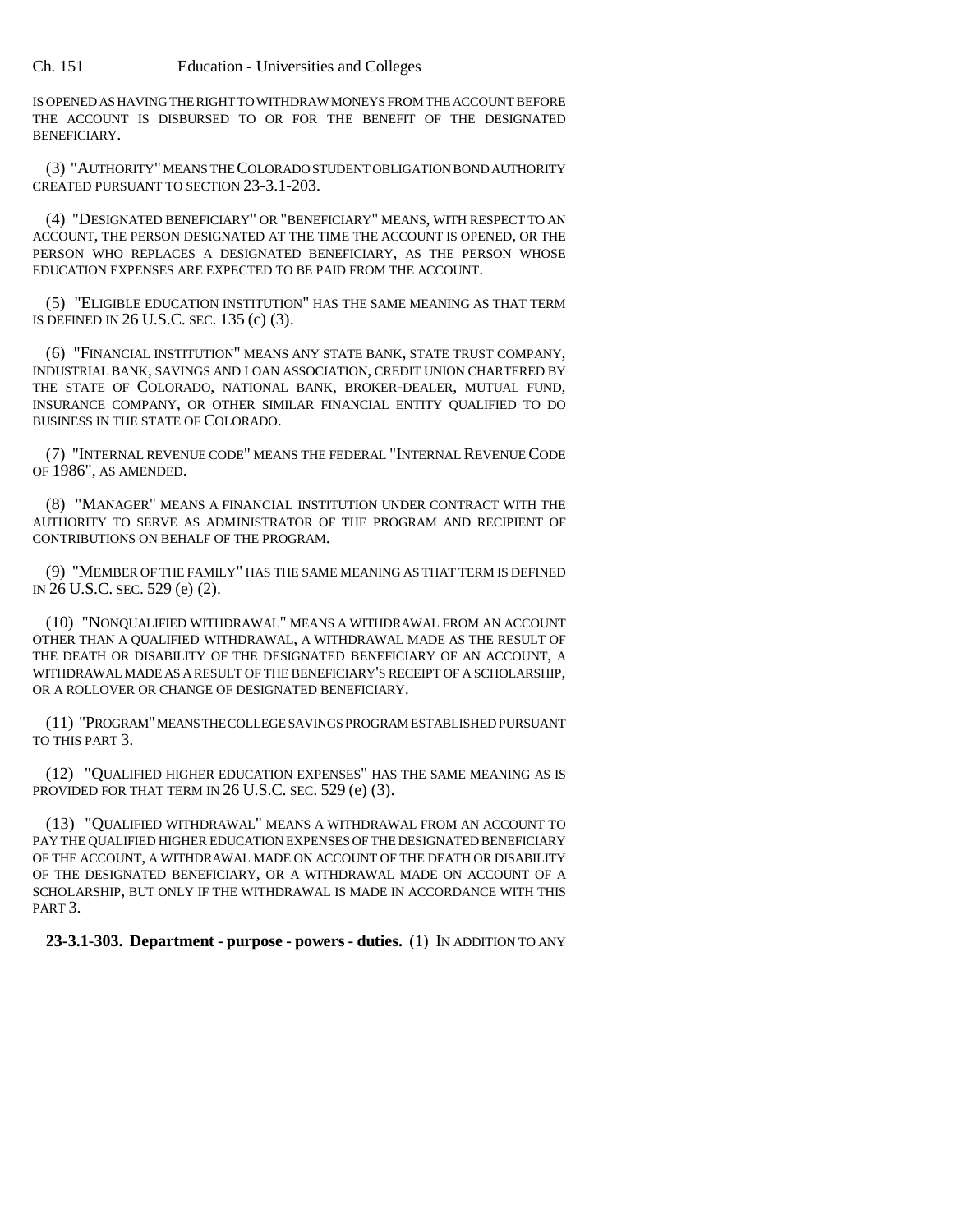OTHER POWERS AND DUTIES SPECIFICALLY GRANTED BY LAW, THE DEPARTMENT OF THE TREASURY SHALL:

(a) DESIGN THE PROGRAM AND THE POLICIES RELATED THERETO IN A MANNER CONSISTENT WITH THIS PART 3 AND CONSISTENT WITH THE REQUIREMENTS OF SECTION 529 OF THE INTERNAL REVENUE CODE; AND

(b) APPROVE ANY PLAN FOR PROMOTING THE PROGRAM DEVELOPED BY A MANAGER, AS PROVIDED IN SECTION 23-3.1-305 (6) (f).

**23-3.1-304. Authority - purpose - powers - duties.** (1) IN ADDITION TO ANY OTHER POWERS OR DUTIES SPECIFICALLY GRANTED TO THE AUTHORITY IN THIS PART 3, THE AUTHORITY SHALL:

(a) DEVELOP AND IMPLEMENT THE PROGRAM IN A MANNER CONSISTENT WITH THIS PART 3 AND WITH THE PROGRAM DESIGN AND POLICIES AS ESTABLISHED BY THE DEPARTMENT OF THE TREASURY THROUGH THE ADOPTION OF RULES, GUIDELINES, AND PROCEDURES;

(b) SELECT THE FINANCIAL INSTITUTION OR INSTITUTIONS, AND ENTER INTO A CONTRACT WITH SAID INSTITUTION OR INSTITUTIONS TO SERVE AS MANAGERS AND TO INVEST THE CONTRIBUTIONS DEPOSITED INTO THE ACCOUNTS;

(c) ESTABLISH RULES REGARDING WITHDRAWAL OF FUNDS, WHICH RULES SHALL INCLUDE PROVISIONS THAT WILL ENABLE THE AUTHORITY OR THE MANAGER TO DETERMINE IF A WITHDRAWAL IS A NONQUALIFIED WITHDRAWAL OR A QUALIFIED WITHDRAWAL;

(d) RETAIN THE PROFESSIONAL SERVICES OF ACCOUNTANTS, AUDITORS, CONSULTANTS, AND OTHER EXPERTS IF NECESSARY IN ORDER TO IMPLEMENT AND DEVELOP THE PROGRAM;

(e) SEEK RULINGS AND OTHER GUIDANCE FROM THE UNITED STATES DEPARTMENT OF THE TREASURY, THE INTERNAL REVENUE SERVICE, AND THE SECURITIES AND EXCHANGE COMMISSION RELATING TO THE PROGRAM AS IS NECESSARY FOR PROPER IMPLEMENTATION AND DEVELOPMENT OF THE PROGRAM;

(f) MAKE CHANGES TO THE PROGRAM REQUIRED IN ORDER FOR ACCOUNT OWNERS AND BENEFICIARIES AND THE PROGRAM TO OBTAIN OR MAINTAIN FEDERAL INCOME TAX BENEFITS OR TREATMENT PROVIDED BY SECTION 529 OF THE INTERNAL REVENUE CODE AND EXEMPTIONS UNDER FEDERAL SECURITIES LAWS;

(g) WHEN ESTABLISHING RULES, POLICIES, GUIDELINES, AND PROCEDURES, INTERPRET THE PROVISIONS OF THIS PART 3 BROADLY IN LIGHT OF THE PURPOSE AND OBJECTIVES SET FORTH IN THIS PART 3;

(h) CHARGE, IMPOSE, AND COLLECT ADMINISTRATIVE FEES AND SERVICE CHARGES IN CONNECTION WITH ANY AGREEMENT, CONTRACT, OR TRANSACTION RELATING TO THE PROGRAM IN AMOUNTS NOT EXCEEDING THE COST OF ESTABLISHING AND MAINTAINING THE PROGRAM;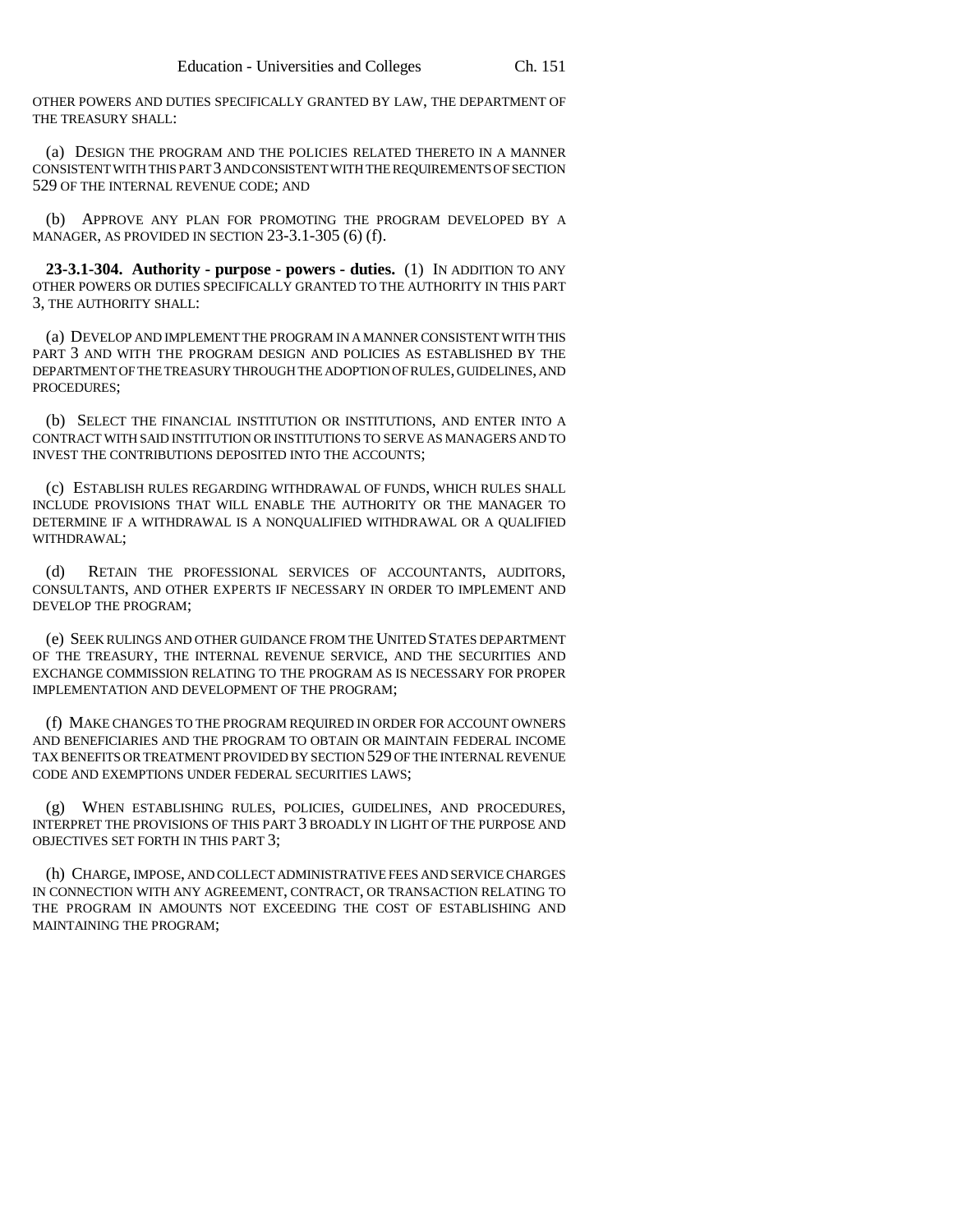(i) APPROVE THE APPLICATION AND REVIEW, FOR PURPOSES OF COMPLIANCE WITH APPLICABLE LAWS AND REGULATIONS, ANY INFORMATIONAL MATERIALS UTILIZED BY THE MANAGER TO BE FURNISHED TO PERSONS WHO DESIRE TO PARTICIPATE IN THE PROGRAM ESTABLISHED IN THIS PART 3;

(j) PROMULGATE RULES RELATING TO PENALTIES ASSOCIATED WITH NONQUALIFIED WITHDRAWALS FROM ACCOUNTS PURSUANT TO SECTION 23-3.1-306 (8);

(k) ADOPT RULES TO PREVENT CONTRIBUTIONS ON BEHALF OF A DESIGNATED BENEFICIARY IN EXCESS OF THOSE NECESSARY TO PAY THE QUALIFIED HIGHER EDUCATION EXPENSES OF THE DESIGNATED BENEFICIARY;

(l) REQUIRE THAT EVERY CONTRACT, APPLICATION, DEPOSIT SLIP, OR OTHER SIMILAR DOCUMENT THAT MAY BE USED IN CONNECTION WITH A CONTRIBUTION TO AN ACCOUNT CLEARLY INDICATE THAT THE ACCOUNT IS NOT INSURED BY THIS STATE AND NEITHER THE PRINCIPAL DEPOSITED NOR THE INVESTMENT RETURN IS GUARANTEED BY THE STATE.

(2) NOTWITHSTANDING THE RESTRICTIONS IN SECTION 23-3.1-216, THE AUTHORITY IS HEREBY AUTHORIZED TO CONTRACT WITH ONE OR MORE FINANCIAL INSTITUTIONS PURSUANT TO SECTION 23-3.1-305 TO ACT AS MANAGERS FOR THE INVESTMENT OF CONTRIBUTIONS RELATED TO THIS PROGRAM IN STOCKS, BONDS, MUTUAL FUNDS, AND OTHER SUCH INVESTMENTS AS DEEMED APPROPRIATE BY THE AUTHORITY. IN SO DOING, THE AUTHORITY SHALL BE BOUND BY THE FIDUCIARY DUTY DESCRIBED IN SECTION 15-1-304, C.R.S., AND SHALL ASSURE THAT INVESTMENTS BY THE MANAGERS ARE MADE WITH JUDGMENT AND CARE WHICH MEN OF PRUDENCE, DISCRETION, AND INTELLIGENCE EXERCISE IN THE MANAGEMENT OF THE PROPERTY OF ANOTHER, NOT IN REGARD TO SPECULATION BUT IN REGARD TO THE PERMANENT DISPOSITION OF FUNDS, CONSIDERING THE PROBABLE INCOME AS WELL AS THE PROBABLE SAFETY OF CAPITAL. THE FUNDS CONTRIBUTED TO THE ACCOUNTS ESTABLISHED BY ACCOUNT OWNERS PURSUANT TO THIS SECTION ARE HELD IN TRUST BY THE AUTHORITY AND THE MANAGER FOR THE SOLE BENEFIT OF THE ACCOUNT OWNER AND BENEFICIARY. THESE CONTRIBUTIONS ARE NOT SUBJECT TO ANY LIMITATIONS ON THE INVESTMENT OF PUBLIC FUNDS AND ARE NOT SUBJECT TO SECTION 20 OF ARTICLE X OF THE STATE CONSTITUTION, WHICH LIMITS FISCAL YEAR SPENDING OF STATE GOVERNMENT AND OTHER DISTRICTS.

**23-3.1-305. Financial institutions - managers - purpose - selection requirements - contracts.** (1) THE AUTHORITY SHALL IMPLEMENT THE PROGRAM THROUGH THE USE OF ONE OR MORE FINANCIAL INSTITUTIONS TO ACT AS MANAGERS. UNDER THE PROGRAM, POTENTIAL ACCOUNT OWNERS MAY ESTABLISH ACCOUNTS THROUGH THE PROGRAM AT THE FINANCIAL INSTITUTION.

(2) THE AUTHORITY SHALL SOLICIT PROPOSALS FROM FINANCIAL INSTITUTIONS TO ACT AS THE RECIPIENTS OF CONTRIBUTIONS AND MANAGERS.

(3) THE AUTHORITY SHALL SELECT FROM AMONG BIDDING FINANCIAL INSTITUTIONS ONE OR MORE FINANCIAL INSTITUTIONS THAT DEMONSTRATE THE MOST ADVANTAGEOUS COMBINATION TO ACCOUNT OWNERS AND BENEFICIARIES, BASED ON THE FOLLOWING FACTORS: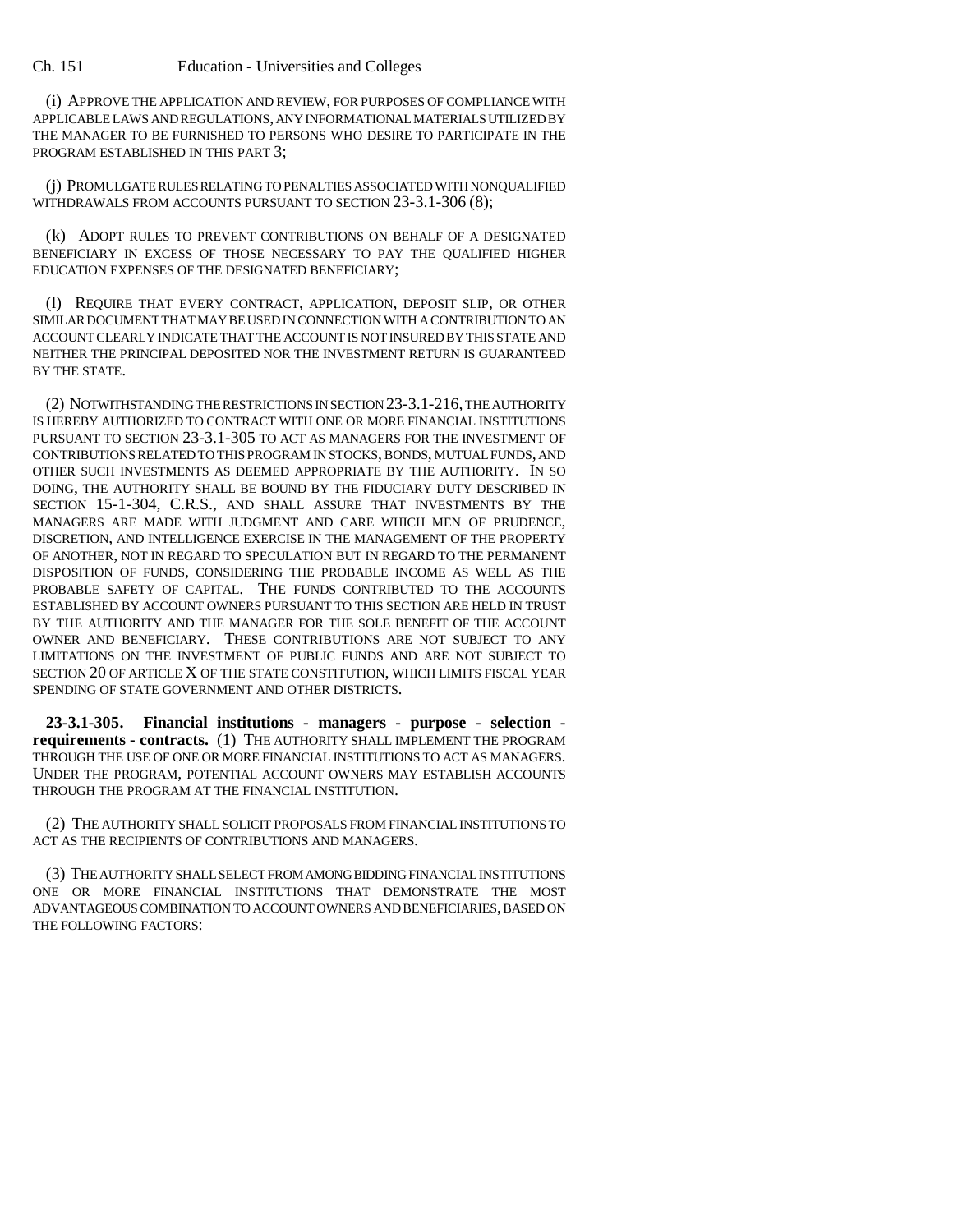(a) FINANCIAL STABILITY AND INTEGRITY;

(b) THE ABILITY OF THE FINANCIAL INSTITUTION, DIRECTLY OR THROUGH A SUBCONTRACT, TO SATISFY RECORD-KEEPING AND REPORTING REQUIREMENTS;

(c) THE FINANCIAL INSTITUTION'S PLAN FOR PROMOTING THE PROGRAM AND THE INVESTMENT THAT THE FINANCIAL INSTITUTION IS WILLING TO MAKE IN ORDER TO PROMOTE THE PROGRAM;

(d) THE HISTORIC ABILITY OF THE INVESTMENT INSTRUMENTS UTILIZED BY THE FINANCIAL INSTITUTION TO TRACK THE ESTIMATED COSTS OF HIGHER EDUCATION AS CALCULATED BY THE UNITED STATES DEPARTMENT OF EDUCATION;

(e) THE FEES, IF ANY, PROPOSED TO BE CHARGED TO ACCOUNT OWNERS FOR MAINTAINING ACCOUNTS;

(f) THE MINIMUM INITIAL CASH CONTRIBUTION AND MINIMUM CONTRIBUTIONS THAT THE FINANCIAL INSTITUTION WILL REQUIRE, AND THE WILLINGNESS OF THE FINANCIAL INSTITUTION TO ACCEPT CONTRIBUTIONS THROUGH PAYROLL DEDUCTION PLANS OR SYSTEMATIC DEPOSIT PLANS; AND

(g) ANY OTHER BENEFITS TO THE STATE OR TO ITS RESIDENTS, INCLUDED IN THE PROPOSAL, INCLUDING AN ACCOUNT OPENING FEE PAYABLE TO THE AUTHORITY BY THE ACCOUNT OWNER.

(4) THE AUTHORITY SHALL CONTRACT WITH ONE OR MORE FINANCIAL INSTITUTIONS, IN ACCORDANCE WITH SUBSECTION (5) OF THIS SECTION, TO SERVE AS MANAGERS AND TO INVEST THE CONTRIBUTIONS TO ACCOUNTS.

(5) THE AUTHORITY MAY SELECT MORE THAN ONE FINANCIAL INSTITUTION FOR THE PROGRAM IF THE UNITED STATES INTERNAL REVENUE SERVICE HAS PROVIDED GUIDANCE THAT GIVING A CONTRIBUTOR A CHOICE OF TWO OR MORE FINANCIAL INSTITUTIONS WILL NOT CAUSE THE PROGRAM TO FAIL TO QUALIFY FOR FAVORABLE TAX TREATMENT UNDER SECTION 529 OF THE INTERNAL REVENUE CODE, AND THE AUTHORITY CONCLUDES THAT THE CHOICE OF TWO OR MORE FINANCIAL INSTITUTIONS IS IN THE BEST INTEREST OF ACCOUNT OWNERS AND BENEFICIARIES AND WILL NOT INTERFERE WITH THE PROMOTION OF THE PROGRAM.

(6) A MANAGER SHALL:

(a) TAKE ALL ACTIONS REQUIRED TO KEEP THE PROGRAM IN COMPLIANCE WITH THE REQUIREMENTS OF THIS PART 3 AND TO ASSURE THAT THE PROGRAM IS TREATED AS A QUALIFIED STATE TUITION PLAN UNDER SECTION 529 OF THE INTERNAL REVENUE CODE AND TO ASSURE THAT THE PROGRAM IS EXEMPT FROM REGISTRATION UNDER THE FEDERAL SECURITIES LAW;

(b) KEEP ADEQUATE AND SEPARATE RECORDS OF EACH ACCOUNT AND PROVIDE THE AUTHORITY WITH THE INFORMATION NECESSARY TO PREPARE THE REPORTS REQUIRED BY SECTION 529 OF THE INTERNAL REVENUE CODE OR FILE THESE REPORTS ON BEHALF OF THE AUTHORITY;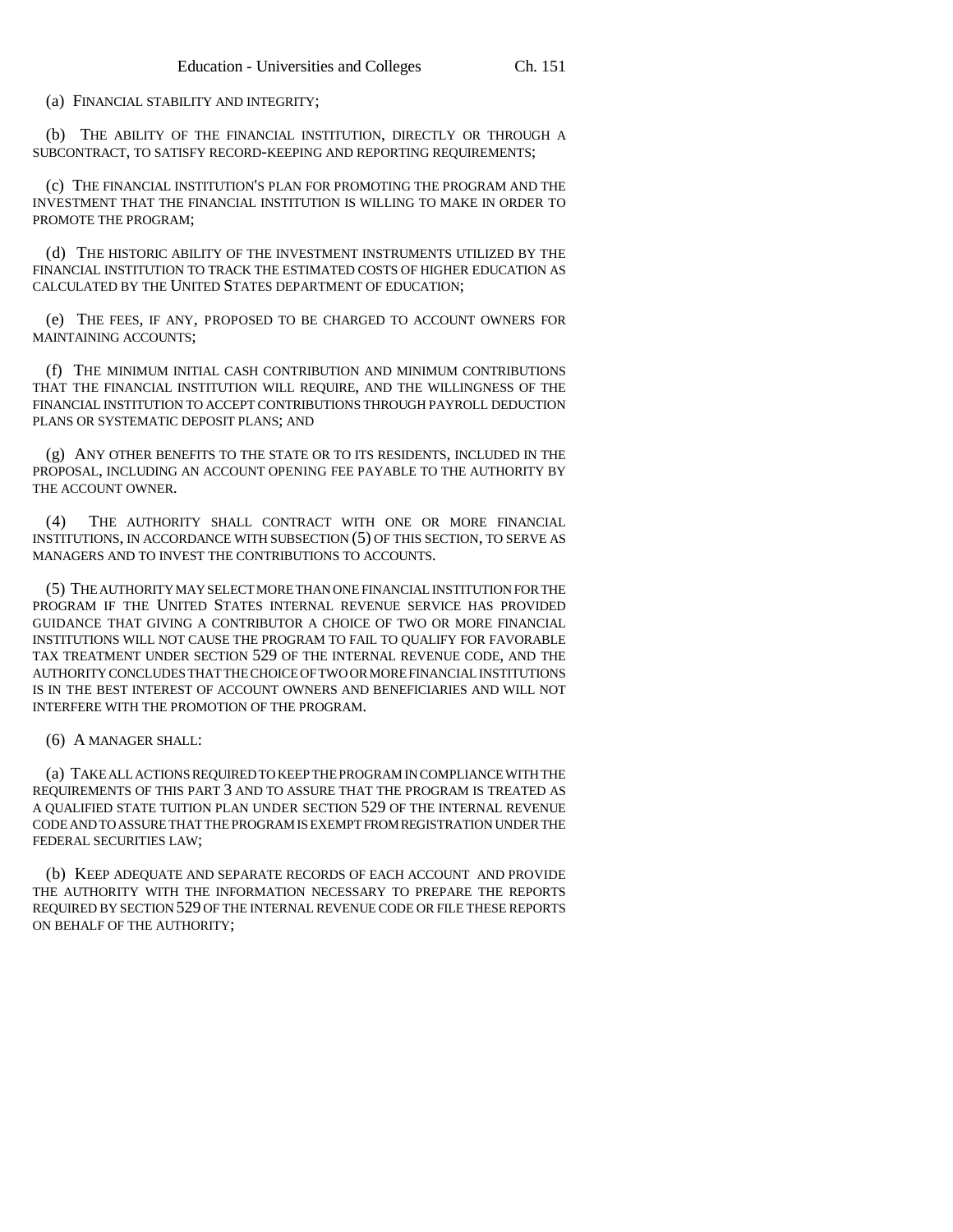Ch. 151 Education - Universities and Colleges

(c) COMPILE AND TOTAL INFORMATION CONTAINED IN STATEMENTS REQUIRED TO BE PREPARED PURSUANT TO SECTION 23-3.1-306 (16) AND (17) AND PROVIDE THESE COMPILATIONS TO THE AUTHORITY;

(d) PROVIDE REPRESENTATIVES OF THE AUTHORITY ACCESS TO THE BOOKS AND RECORDS OF THE MANAGER TO THE EXTENT NEEDED TO DETERMINE COMPLIANCE WITH THE CONTRACT;

(e) HOLD ALL ACCOUNTS IN TRUST FOR THE SOLE BENEFIT OF THE ACCOUNT OWNER AND BENEFICIARY ON BEHALF OF THE PROGRAM, ACTING IN A FIDUCIARY CAPACITY AND MAKING INVESTMENTS WITH JUDGMENT, CARE, AND PRUDENCE AS DESCRIBED IN SECTION 15-1-304, C.R.S.; AND

(f) DEVELOP A PLAN TO PROMOTE THE PROGRAM AND, AFTER APPROVAL OF SUCH PLAN BY THE DEPARTMENT OF THE TREASURY, PROMOTE THE PROGRAM IN ACCORDANCE WITH THE PLAN.

(7) ANY CONTRACT EXECUTED BETWEEN THE AUTHORITY AND A FINANCIAL INSTITUTION PURSUANT TO THIS SECTION SHALL BE FOR A TERM OF AT LEAST FIVE YEARS AND MAY BE RENEWABLE.

(8) IF A CONTRACT EXECUTED BETWEEN THE AUTHORITY AND A FINANCIAL INSTITUTION PURSUANT TO THIS SECTION IS NOT RENEWED, ALL OF THE FOLLOWING CONDITIONS SHALL APPLY AT THE END OF THE TERM OF THE NONRENEWED CONTRACT, SO LONG AS APPLYING THESE CONDITIONS DOES NOT DISQUALIFY THE PROGRAM AS A QUALIFIED STATE TUITION PLAN UNDER SECTION 529 OF THE INTERNAL REVENUE CODE:

(a) THE AUTHORITY SHALL CONTINUE TO MAINTAIN THE PROGRAM AT THE FINANCIAL INSTITUTION;

(b) ACCOUNTS PREVIOUSLY ESTABLISHED AT THE FINANCIAL INSTITUTION SHALL NOT BE TERMINATED, EXCEPT AS PROVIDED IN PARAGRAPH (e) OF THIS SUBSECTION (8) OR AS PROVIDED IN SUBSECTION (9) OF THIS SECTION;

(c) ADDITIONAL CONTRIBUTIONS MAY BE MADE TO THE ACCOUNTS;

(d) NO NEW ACCOUNTS MAY BE PLACED WITH THAT FINANCIAL INSTITUTION; AND

(e) IF THE AUTHORITY DETERMINES THAT CONTINUING THE ACCOUNTS AT THE FINANCIAL INSTITUTION IS NOT IN THE BEST INTEREST OF THE ACCOUNT OWNERS, THE ACCOUNTS MAY BE TRANSFERRED TO ANOTHER FINANCIAL INSTITUTION UNDER CONTRACT WITH THE AUTHORITY.

(9) THE AUTHORITY MAY TERMINATE A CONTRACT WITH A FINANCIAL INSTITUTION AT ANY TIME. IF A CONTRACT IS TERMINATED PURSUANT TO THIS SUBSECTION (9), THE AUTHORITY SHALL TAKE CUSTODY OF ACCOUNTS HELD AT THAT FINANCIAL INSTITUTION AND SHALL SEEK TO PROMPTLY TRANSFER THE ACCOUNTS TO ANOTHER FINANCIAL INSTITUTION THAT IS SELECTED AS A MANAGER AND INTO INVESTMENT INSTRUMENTS AS SIMILAR TO THE ORIGINAL INVESTMENTS AS POSSIBLE PURSUANT TO THE GUIDELINES ESTABLISHED IN SECTION 23-3.1-306 (13).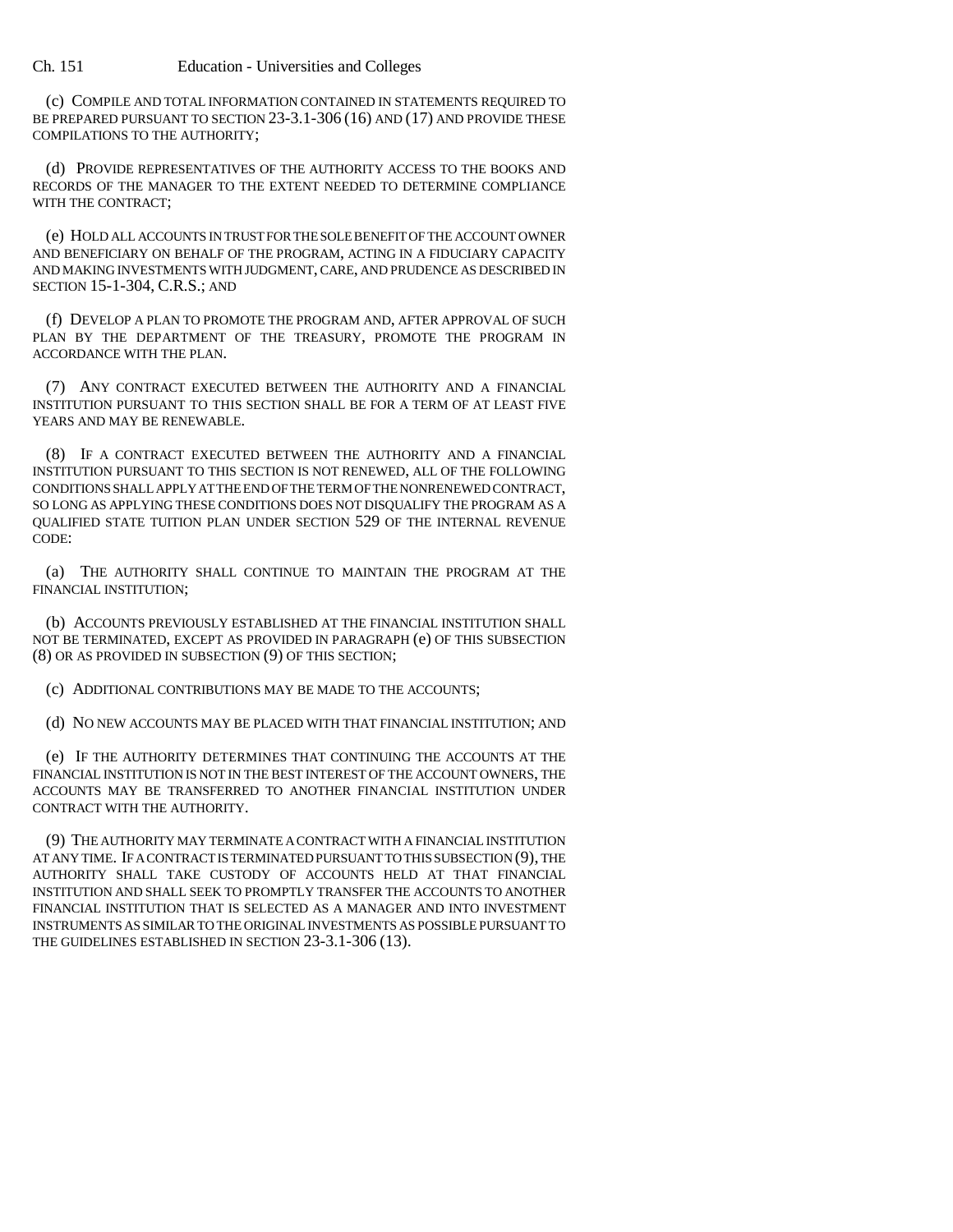**23-3.1-306. Accounts - contributions - withdrawals - penalties - statements.** (1) THE PROGRAM SHALL BE OPERATED THROUGH THE USE OF ACCOUNTS. AN ACCOUNT MAY BE OPENED BY ANY PERSON WHO DESIRES TO SAVE FOR THE QUALIFIED HIGHER EDUCATION EXPENSES OF A POTENTIAL BENEFICIARY BY SATISFYING EACH OF THE FOLLOWING REQUIREMENTS:

(a) COMPLETING AN APPLICATION IN THE FORM PRESCRIBED BY THE FINANCIAL INSTITUTION AND APPROVED BY THE AUTHORITY. SAID APPLICATION SHALL INCLUDE THE FOLLOWING INFORMATION:

(I) THE NAME, ADDRESS, AND SOCIAL SECURITY NUMBER OR EMPLOYER IDENTIFICATION NUMBER OF ANY PERSON THAT CONTRIBUTES TO THE ACCOUNT;

(II) THE NAME, ADDRESS, AND SOCIAL SECURITY NUMBER OR EMPLOYER IDENTIFICATION NUMBER OF THE ACCOUNT OWNER;

(III) THE NAME, ADDRESS, SOCIAL SECURITY NUMBER OR EMPLOYER IDENTIFICATION NUMBER, AND DATE OF BIRTH OF THE DESIGNATED BENEFICIARY;

(IV) A CERTIFICATION FROM THE CONTRIBUTOR THAT STATES THAT TO THE BEST OF THE CONTRIBUTOR'S KNOWLEDGE, THE ACCOUNT BALANCE FOR THE DESIGNATED BENEFICIARY IN ALL QUALIFIED STATE TUITION PROGRAMS, AS DEFINED IN SECTION 529 OF THE INTERNAL REVENUE CODE, DOES NOT EXCEED THE GREATER OF EITHER A MAXIMUM COLLEGE SAVINGS AMOUNT ESTABLISHED BY THE AUTHORITY OR THE COST IN CURRENT DOLLARS OF QUALIFIED HIGHER EDUCATION EXPENSES THAT THE CONTRIBUTOR REASONABLY ANTICIPATES THE DESIGNATED BENEFICIARY WILL INCUR; AND

(V) ANY OTHER INFORMATION THAT THE AUTHORITY MAY DEEM NECESSARY.

(b) MAKING THE MINIMUM CONTRIBUTION REQUIRED BY THE FINANCIAL INSTITUTION TO OPEN AN ACCOUNT.

(2) ANY PERSON MAY MAKE CONTRIBUTIONS TO AN ACCOUNT, CONSISTENT WITH THE TERMS ESTABLISHED BY THE AUTHORITY, AFTER THE ACCOUNT IS OPENED.

(3) CONTRIBUTIONS TO ACCOUNTS SHALL BE MADE IN CASH ONLY.

(4) ACCOUNT OWNERS MAY WITHDRAW ALL OR PART OF THE BALANCE FROM AN ACCOUNT UPON GIVING SIXTY DAYS' NOTICE, OR UPON SUCH SHORTER PERIOD AS MAY BE AUTHORIZED BY THE AUTHORITY PURSUANT TO RULES ESTABLISHED BY THE AUTHORITY, INCLUDING ANY APPLICABLE FEES AND PENALTIES.

(5) AN ACCOUNT OWNER MAY CHANGE THE DESIGNATED BENEFICIARY OF AN ACCOUNT TO AN INDIVIDUAL WHO IS A MEMBER OF THE FAMILY OR FORMER DESIGNATED BENEFICIARY IN ACCORDANCE WITH PROCEDURES ESTABLISHED BY THE AUTHORITY.

(6) AT THE DIRECTION OF THE ACCOUNT OWNER, ALL OR A PORTION OF AN ACCOUNT MAY BE TRANSFERRED TO ANOTHER ACCOUNT, IF THE DESIGNATED BENEFICIARY OF THE TRANSFEREE ACCOUNT IS A MEMBER OF THE FAMILY OF THE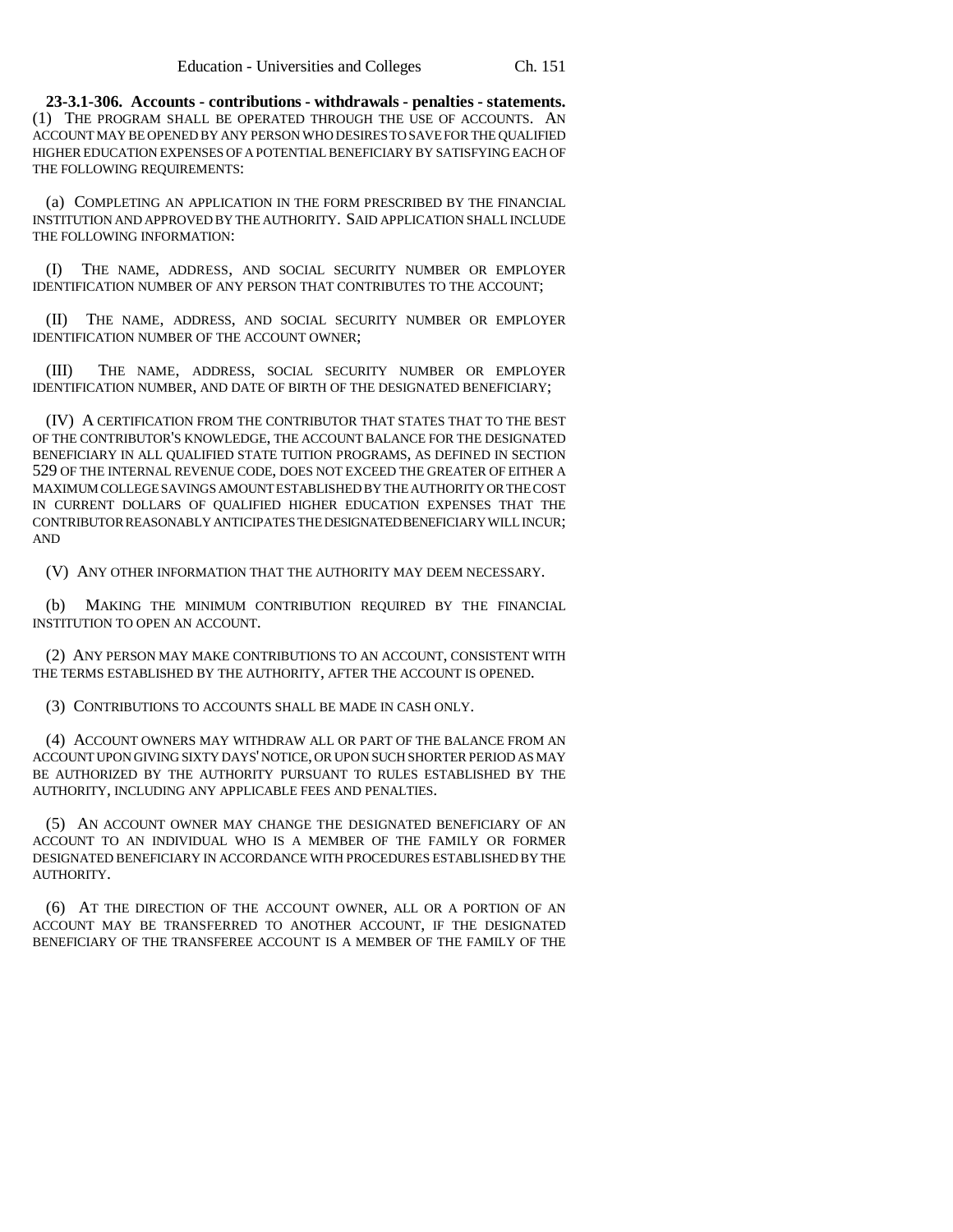DESIGNATED BENEFICIARY OF THE TRANSFEROR ACCOUNT.

(7) CHANGES IN DESIGNATED BENEFICIARIES AND ROLLOVERS UNDER THIS SECTION ARE NOT PERMITTED IF THE CHANGES OR ROLLOVERS WOULD VIOLATE RULES RELATED TO EXCESS CONTRIBUTIONS OR RULES RELATED TO INVESTMENT CHOICE.

(8) IN THE CASE OF ANY NONQUALIFIED WITHDRAWAL FROM AN ACCOUNT, AN AMOUNT THAT WOULD CONSTITUTE MORE THAN A DE MINIMIS PENALTY, AS DETERMINED BY THE AUTHORITY IN ACCORDANCE WITH SECTION 529 OF THE INTERNAL REVENUE CODE, SHALL BE WITHHELD AS A PENALTY FROM THE AMOUNT WITHDRAWN OR FROM FUNDS REMAINING IN THE ACCOUNT AND PAID TO THE AUTHORITY FOR USE IN OPERATING THE PROGRAM AND FOR STATE STUDENT FINANCIAL AID.

(9) IF AN ACCOUNT OWNER MAKES A NONQUALIFIED WITHDRAWAL AND NO PENALTY AMOUNT IS WITHHELD PURSUANT TO SUBSECTION (8) OF THIS SECTION, OR THE AMOUNT WITHHELD IS LESS THAN THE AMOUNT REQUIRED TO BE WITHHELD PURSUANT TO SUBSECTION (8) OF THIS SECTION FOR NONQUALIFIED WITHDRAWALS, THE ACCOUNT OWNER SHALL PAY THE UNPAID PORTION OF THE PENALTY TO THE AUTHORITY ON OR BEFORE APRIL15 OF THE FOLLOWING TAX YEAR.

(10) EACH ACCOUNT SHALL BE ACCOUNTED FOR SEPARATELY FROM ALL OTHER ACCOUNTS UNDER THE PROGRAM.

(11) SEPARATE RECORDS AND ACCOUNTING SHALL BE MAINTAINED FOR EACH ACCOUNT FOR EACH DESIGNATED BENEFICIARY.

(12) AS LONG AS PROHIBITED BY FEDERAL LAW, NO CONTRIBUTOR TO, ACCOUNT OWNER OF, OR DESIGNATED BENEFICIARY OF ANY ACCOUNT MAY DIRECT THE INVESTMENT OF ANY CONTRIBUTION TO AN ACCOUNT OR THE EARNINGS FROM THE ACCOUNT.

(13) IF THE AUTHORITY TERMINATES THE CONTRACT OF A FINANCIAL INSTITUTION TO HOLD ACCOUNTS AND ACCOUNTS MUST BE MOVED FROM THAT FINANCIAL INSTITUTION TO ANOTHER FINANCIAL INSTITUTION, THE AUTHORITY SHALL SELECT THE FINANCIAL INSTITUTION TO WHICH THE BALANCES OF THE ACCOUNTS ARE MOVED.

(14) NEITHER AN ACCOUNT OWNER NOR A DESIGNATED BENEFICIARY MAY USE AN INTEREST IN AN ACCOUNT AS A SECURITY FOR A LOAN. ANY PLEDGE OF AN INTEREST IN AN ACCOUNT IS OF NO FORCE AND EFFECT.

(15) IF THERE IS ANY DISTRIBUTION FROM AN ACCOUNT TO ANY PERSON OR FOR THE BENEFIT OF ANY PERSON DURING THE CALENDAR YEAR, THE DISTRIBUTION SHALL BE REPORTED TO THE INTERNAL REVENUE SERVICE AND TO THE ACCOUNT OWNER OR THE DESIGNATED BENEFICIARY TO THE EXTENT REQUIRED BY FEDERAL LAW.

(16) THE FINANCIAL INSTITUTION SHALL PROVIDE STATEMENTS TO EACH ACCOUNT OWNER AT LEAST ONCE EACH YEAR, WITHIN THIRTY-ONE DAYS AFTER THE END OF THE CALENDAR YEAR. THE STATEMENT SHALL IDENTIFY THE CONTRIBUTIONS MADE DURING THE PRECEDING REPORTING PERIOD, THE TOTAL CONTRIBUTIONS MADE THROUGH THE END OF THE REPORTING PERIOD, THE VALUE OF THE ACCOUNT AS OF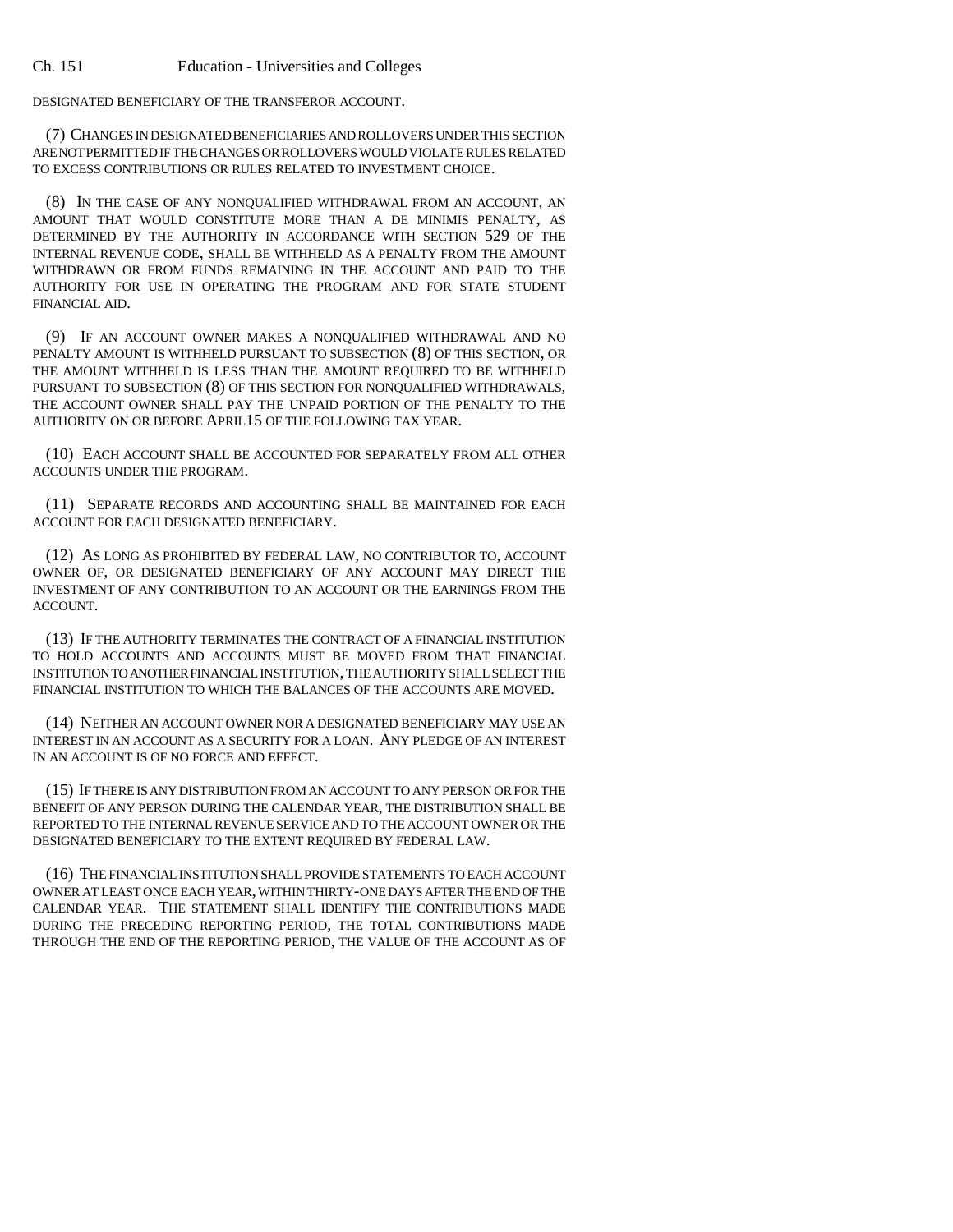THE END OF THE REPORTING PERIOD, WITHDRAWALS MADE DURING THE REPORTING PERIOD, AND ANY OTHER MATTERS THAT THE AUTHORITY REQUIRES TO BE REPORTED TO THE ACCOUNT OWNER.

(17) STATEMENTS AND INFORMATION RETURNS RELATING TO ACCOUNTS SHALL BE PREPARED AND FILED TO THE EXTENT REQUIRED BY FEDERAL OR STATE TAX LAW.

**23-3.1-307. Limitations.** (1) NOTHING IN THIS PART 3 SHALL BE CONSTRUED TO:

(a) GIVE ANY DESIGNATED BENEFICIARY ANY RIGHTS OR LEGAL INTEREST WITH RESPECT TO AN ACCOUNT UNLESS THE DESIGNATED BENEFICIARY IS THE ACCOUNT OWNER;

(b) GUARANTEE THAT A DESIGNATED BENEFICIARY WILL BE ADMITTED TO AN EDUCATION INSTITUTION OR BE ALLOWED TO CONTINUE ENROLLMENT AT OR GRADUATE FROM AN EDUCATION INSTITUTION;

(c) ESTABLISH STATE RESIDENCY FOR A BENEFICIARY MERELY BECAUSE OF THE DESIGNATION AS A BENEFICIARY; OR

(d) GUARANTEE THAT AMOUNTS SAVED PURSUANT TO THE PROGRAM WILL BE SUFFICIENT TO COVER THE QUALIFIED HIGHER EDUCATION EXPENSES OF A DESIGNATED BENEFICIARY.

(2) NOTHING IN THIS PART 3 SHALL ESTABLISH ANY OBLIGATION OF THE STATE OF COLORADO OR ANY AGENCY OR INSTRUMENTALITY OF THE STATE OF COLORADO TO GUARANTEE FOR THE BENEFIT OF ANY OWNER, CONTRIBUTOR TO AN ACCOUNT, OR DESIGNATED BENEFICIARY ANY OF THE FOLLOWING:

(a) THE RETURN OF ANY AMOUNTS CONTRIBUTED TO AN ACCOUNT;

(b) THE RATE OF INTEREST OR OTHER RETURN ON ANY ACCOUNT;

(c) THE PAYMENT OF INTEREST OR OTHER RETURN ON ANY ACCOUNT; OR

(d) TUITION RATES OR THE COST OF RELATED EDUCATION EXPENDITURES.

(3) NOTHING IN THIS PART 3 SHALL BE CONSTRUED TO INDICATE THAT THE ACCOUNT IS INSURED BY THE STATE OF COLORADO OR THAT THE PRINCIPAL DEPOSITED OR INVESTMENT RETURN IS GUARANTEED BY THE STATE OF COLORADO.

(4) SECTION 23-3.1-211, RELATING TO PERSONAL LIABILITY, SECTION 23-3.1-217.5, RELATING TO CLAIMS OF CREDITORS, AND SECTION 23-3.1-225, RELATING TO CONFIDENTIALITY OF RECORDS, SHALL APPLY TO THIS PART 3.

**23-3.1-308. Residency.** BOTH RESIDENT AND NONRESIDENT OWNERS AND DESIGNATED BENEFICIARIES SHALL BE ELIGIBLE TO PARTICIPATE IN AND BENEFIT FROM THE COLLEGE SAVINGS PROGRAM.

**23-3.1-309. Tax exemption.** NOTWITHSTANDING ANY OTHER LAW TO THE CONTRARY, THE AMOUNT OF ANY DISTRIBUTION TO A DESIGNATED BENEFICIARY, AS